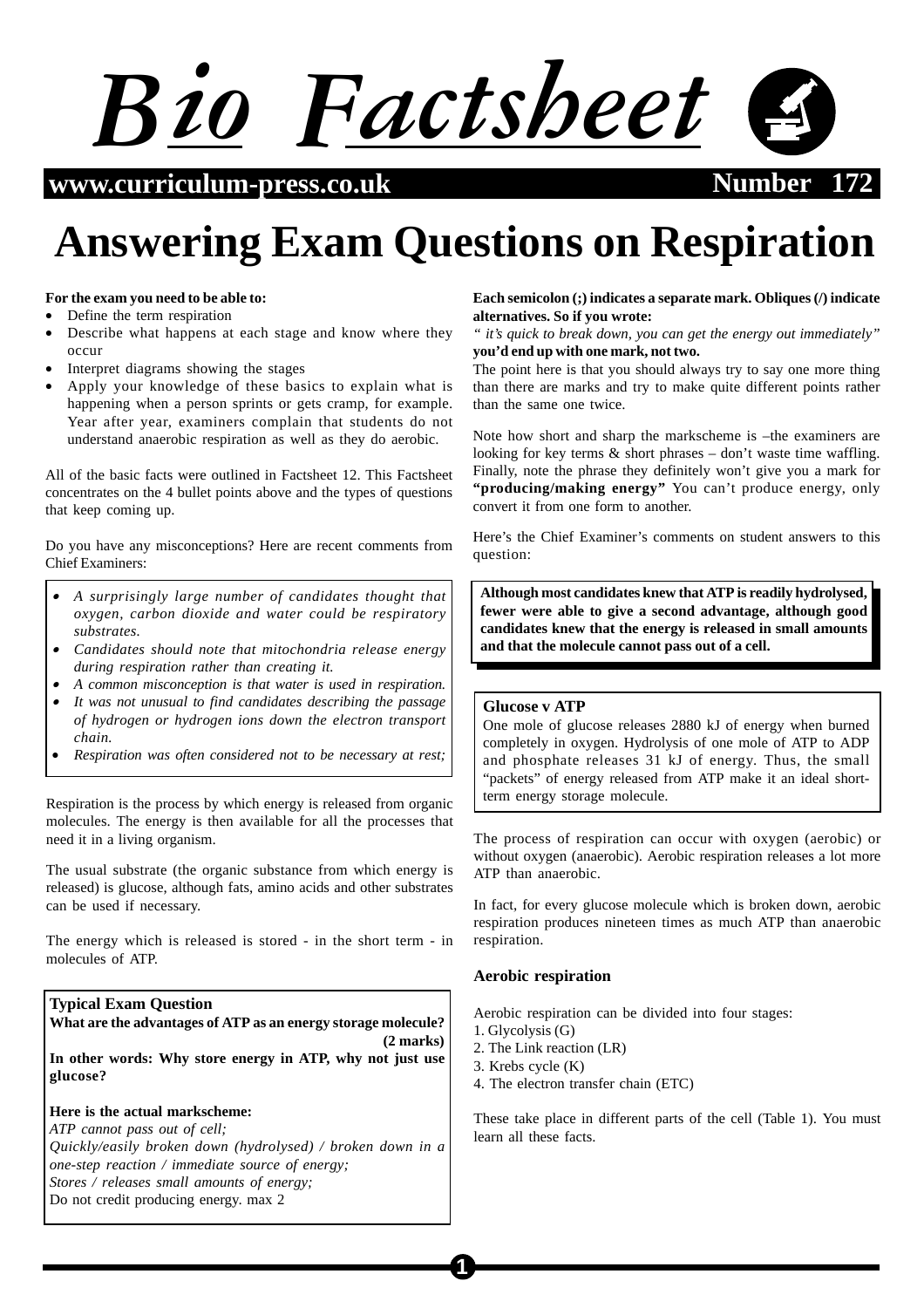| Table 1. Summary box of cellular respiration |  |  |  |  |  |
|----------------------------------------------|--|--|--|--|--|
|----------------------------------------------|--|--|--|--|--|

| <b>Stage</b>         | <b>Site</b>                                    | Oxygen<br>Needed? | What Happens?                                                                                                                                                                                       |
|----------------------|------------------------------------------------|-------------------|-----------------------------------------------------------------------------------------------------------------------------------------------------------------------------------------------------|
| Glycolysis           | Cytoplasm                                      | N <sub>0</sub>    | Glucose is converted to pyruvic acid. Hydrogen is removed and is passed to the<br>electron carriers.                                                                                                |
| <b>Link Reaction</b> | Matrix of<br>Mitochondria                      | <b>Yes</b>        | Pyruvate enters mitochondrion, is decarboxylated, dehydrogenated and combines with<br>coenzyme A to give acetyl coenzyme A. The hydrogen which is removed is passed to<br>the electron carriers.    |
| Kreb's Cycle         | Matrix of<br>Mitochondria                      | Yes               | A cyclical series of reactions during which hydrogen is passed to the electron carriers,<br>carbon dioxide is removed and the starting reagents are regenerated.                                    |
| ETC.                 | Crista of Inner<br>Membrane of<br>Mitochondria | <b>Yes</b>        | The hydrogen from glycolysis and Kreb's cycle is split to release electrons. These pass<br>through carriers and generate ATP. The hydrogen reforms and is combined with oxygen<br>to release water. |

| Typical Exam Questions ask you to label diagrams of these stages |  |  |  |
|------------------------------------------------------------------|--|--|--|
|------------------------------------------------------------------|--|--|--|



#### *Extract: Chief Examiner's Report*

*In describing the fate of the electrons and hydrogen ions released from the electron transfer system, many insisted on giving irrelevant details about oxidative phosphorylation and electron transfer*

**2**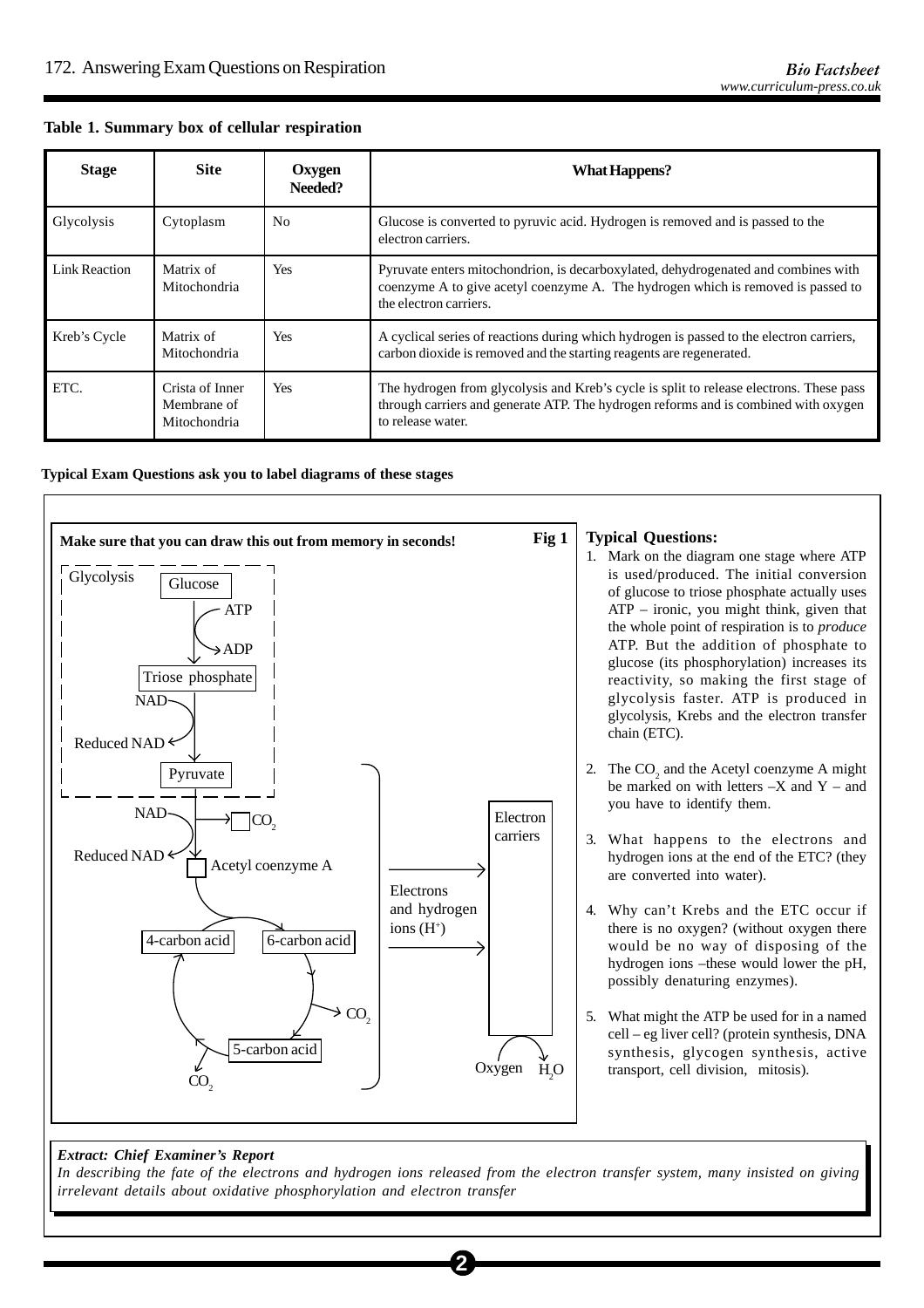The stages of respiration can be shown in many ways. Examiners sometimes use unusual diagrams to test that you haven't simply memorised a common diagram but haven't really got a clue what is going on!

Fig 2 summarises the stages of respiration in an animal cell. The boxes show the number of carbon atoms in various molecules or ions.

**Fig 2. Stages of respiration**



**Typically, you might be asked to write in the number of carbon** atoms in the boxes, show where ATP or  $\mathrm{CO}_2$  is produced and identify **some of the molecules such as pyruvate or acetyl coenzyme A.**

#### *Extract: Chief Examiner's report*

*"While most candidates were able to identify acetyl coenzyme A, a significant minority thought it was acetylcholine"*

#### **Know your oxidation & reduction**

Learn the following definitions:

- Oxidation is the addition of oxygen or the loss of hydrogen or electrons
- Reduction is the loss of oxygen or the addition of hydrogen or electons

Try to use these terms in your answers, they may get you quick marks.

#### **Typical Exam Question**

Describe how oxidation takes place in glycolysis and in the Krebs cycle.

#### **Answer**

*removal of hydrogen/dehydrogenation; by enzymes/dehydrogenases; H accepted by NAD/reduced NAD formed; in Krebs cycle, FAD (used as well);*

Mention the enzymes: as well as dehydrogenase enzymes (to remove the hydrogen) there must also be decarboxylase enzymes in Krebs (to remove the  $CO<sub>2</sub>$ ). These enzymes are proteins and that is why, in cells that are adapted for rapid respiration, we see lots of ribosomes. Synoptic questions like to test your ability to link topics like cell structure, enzymes and metabolism.

#### **Anaerobic respiration**

In the exam you may be asked about what happens during anaerobic respiration in yeast cells and in mammalian cells.

In anaerobic respiration glucose is broken down into pyruvate. Without oxygen being available, the pyruvate cannot be broken down any further and it cannot enter the Link Reaction. What happens next to the pyruvate depends upon the organism:

- 1. In yeast, pyruvate is decarboxylated to produce ethanal. Ethanal then accepts the hydrogen from NAD and forms ethanol. This releases the NAD to be reused in glycolysis. The conversion of pyruvic acid to ethanol with the release of carbon dioxide is called **alcoholic fermentation**.
- 2. In mammals, the pyruvate accepts the hydrogen from NAD and is reduced to lactate. The NAD is then available for further use in glycolysis. If oxygen later becomes available, the lactate is reoxidised. Since anaerobic respiration only involves glycolysis, only the 2 ATP produced in glycolysis are formed.

Fig 3 summarises the process of anaerobic respiration in yeast cells.



#### **Typically, exam questions might ask you to:**

- Calculate the net yield of ATP from this process. You can see that 2 molecules were used up and that 4 were produced; hence the net yield is 2 molecules;
- Describe how NAD is regenerated in anaerobic respiration in yeast cells. The reduced NAD (ie the NAD with hydrogen attached) donates H ions to pyruvate. This reduces the pyruvate and forms ethanol;

Now that we understand aerobic and anaerobic respiration we can look at Questions that ask you to think about both at the same time!

Animal cells are added to a flask that contains a culture medium containing glucose labelled with radioactive carbon atoms. Initially, conditions in the flask are anaerobic. Later, oxygen is bubbled through the medium. Samples of gas produced by the cells were tested for radioactivity at regular intervals. The results are shown in Fig 4.